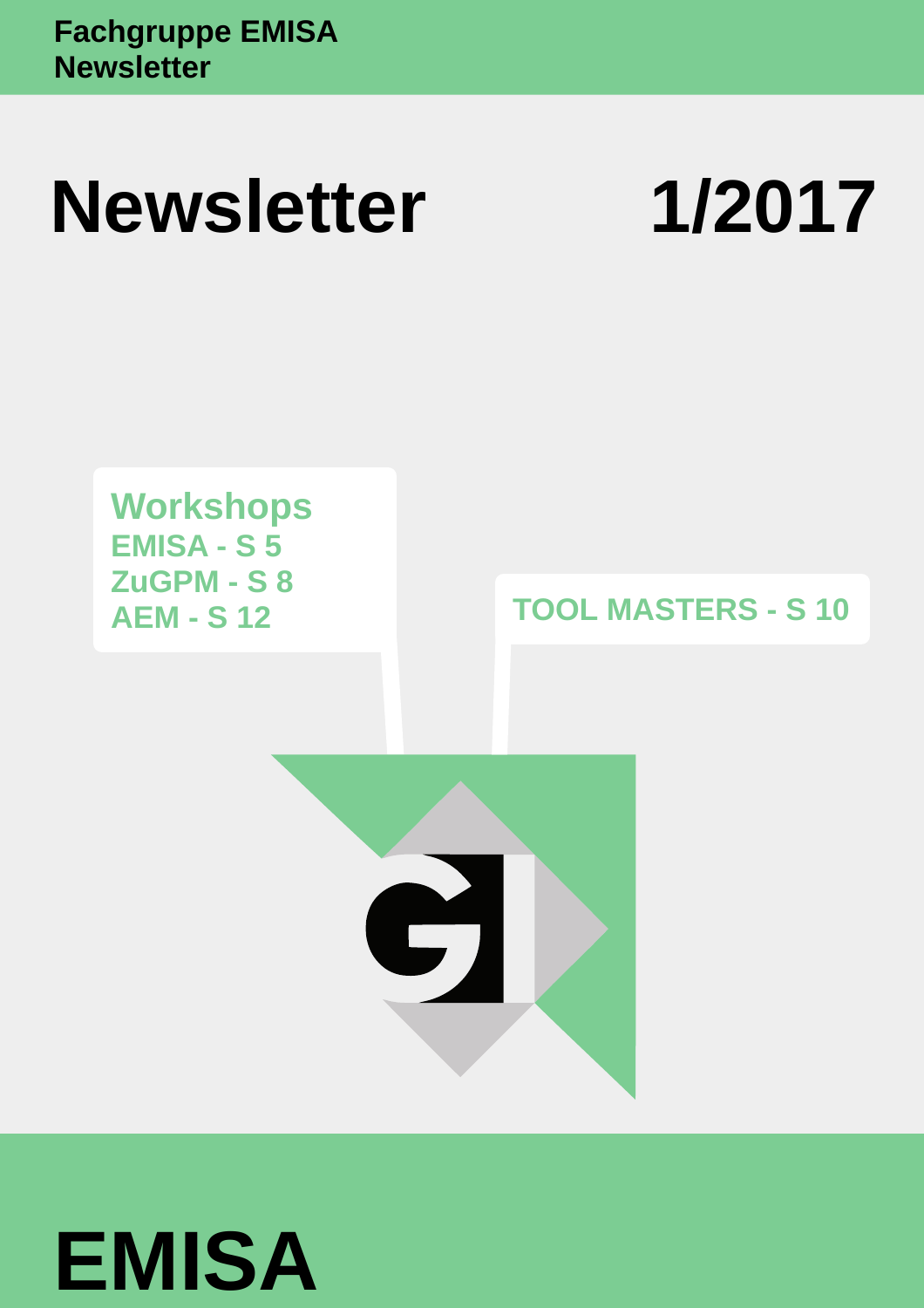## **Grußworte**

Liebe Fachgruppenmitglieder,

Ich freue mich, Sie als Empfänger des Newsletters der Fachgruppe EMISA begrüßen zu dürfen. Der Höhepunkt in diesem Jahr ist das Fachgruppentreffen der EMISA, das bereits am 12.-13. Juni 2017 am Rande der CAISE in Essen stattfindet. Wir freuen uns, dass Matthias Weidlich und Michael Fellmann die Leitung übernehmen. Wie bereits bei der erfolgreichen EMISA 2016 in Wien wird zum Einreichen von kurzen Beiträgen von 5 Seiten aufgerufen, und zwar in folgenden

Kategorien:

- 1) PhD Research Proposals,
- 2) Current Research Talk Proposals und
- 3) Novel Direction Talk Proposals.

Alle diese Beiträge werden elektronisch publiziert und anschließend im EMISA Forum abgedruckt. Weitere Details zum Fachgruppentreffen finden Sie unter [https://hu.berlin/emisa17.](https://hu.berlin/emisa17)

Ich wünsche allen viel Freude an diesem Newsletter und freue mich auf ein Wiedersehen auf der EMISA 2017 in Essen!

Mit herzlichen Grüßen,

fa freall ;

Jan Mendling (EMISA-Sprecher)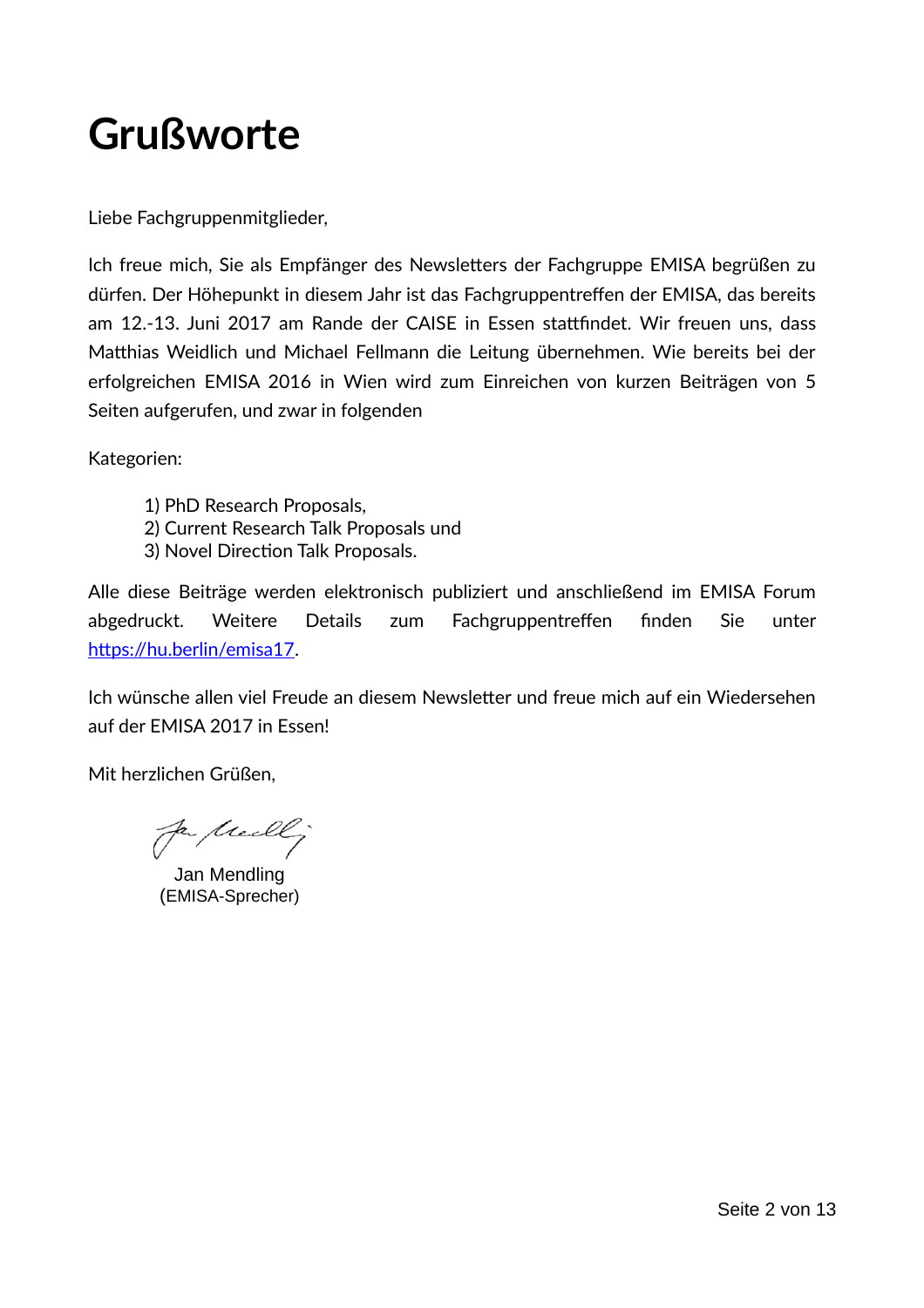## **Konferenzen und Workshops**

| Abkürzung        | Name                        | Webseite                                            | Abstract | Paper<br>Submission Submission Start | Conference |
|------------------|-----------------------------|-----------------------------------------------------|----------|--------------------------------------|------------|
|                  | International               |                                                     |          |                                      |            |
|                  | Conference on               |                                                     |          |                                      |            |
| <b>SCC</b>       | Services Computing          | http://thescc.org/2017/cfp.html                     | 14.02.17 | 21.02.17                             | 25.06.17   |
|                  | Conference on               |                                                     |          |                                      |            |
| <b>CBI</b>       | <b>Business Informatics</b> | https://conferences.cwa.gr/cbi2017                  | 20.03.17 | 26.03.17                             | 24.07.17   |
| <b>SIGAPP</b>    | Symposium on                |                                                     |          |                                      |            |
|                  | <b>Applied Computing</b>    | http://www.sigapp.org/sac/sac2017/ -                |          | 10.07.16                             | 03.04.17   |
|                  | World Congress on           | http://www.servicescongress.org/201                 |          |                                      |            |
| <b>SERVICES</b>  | Services<br>International   | 7/                                                  |          | 10.12.16                             | 25.06.17   |
|                  | Conference on               |                                                     |          |                                      |            |
|                  | Collaborative               | https://www.waset.org/conference/20                 |          |                                      |            |
| <b>ICCCNAW</b>   | Computing                   | 17/06/copenhagen/ICCCNAW                            |          | 10.02.17                             | 11.06.17   |
|                  | International               |                                                     |          |                                      |            |
|                  | Conference on Cloud         | http://conferences.computer.org/IC2E                |          |                                      |            |
| IC <sub>2E</sub> | Engineering                 | /2017/                                              |          | 15.01.17                             | 04.04.17   |
|                  | International               |                                                     |          |                                      |            |
|                  | Conference on Web           |                                                     |          |                                      |            |
| <b>ICWS</b>      | Services                    | http://icws.org/2017/                               | 06.02.17 | 06.02.17                             | 25.06.17   |
|                  | International               |                                                     |          |                                      |            |
|                  | Conference on Cloud         | http://www.thecloudcomputing.org/                   |          |                                      |            |
| <b>CLOUD</b>     | Computing                   | 2017/                                               | 06.02.17 | 06.02.17                             | 25.06.17   |
|                  |                             |                                                     |          |                                      |            |
|                  | International               |                                                     |          |                                      |            |
|                  | Conference on Service       |                                                     |          |                                      |            |
| <b>ICSOC</b>     | <b>Oriented Computing</b>   | http://www.icsoc.spilab.es/                         | 06.06.17 | 06.06.17                             | 13.11.17   |
|                  | The Enterprise              |                                                     |          |                                      |            |
|                  | Computing<br>Conference     |                                                     |          |                                      |            |
| <b>EDOC</b>      | <b>Business Process</b>     | http://edoc2017.ca/                                 | 30.04.17 | 07.05.17                             | 10.10.17   |
|                  | Modeling,                   |                                                     |          |                                      |            |
|                  | Development, and            |                                                     |          |                                      |            |
| <b>BPMDS</b>     | Support                     | http://www.bpmds.org/                               | 25.02.17 | 01.03.17                             | 12.06.17   |
|                  | <b>Business Process</b>     |                                                     |          |                                      |            |
| <b>BPM</b>       | Management                  | https://bpm2017.cs.upc.edu/                         | 06.03.17 | 13.03.17                             | 10.09.17   |
|                  | International               |                                                     |          |                                      |            |
|                  | Conference on               |                                                     |          |                                      |            |
| <b>ER</b>        |                             | Conceptual Modeling http://er2017.pros.webs.upv.es/ | 10.04.17 | 17.04.17                             | 06.11.17   |
|                  | International               |                                                     |          |                                      |            |
|                  | Conference on Model         |                                                     |          |                                      |            |
|                  | Driven Engineering          |                                                     |          |                                      |            |
|                  | Languages and               | http://www.cs.utexas.edu/models201                  |          |                                      |            |
| Models           | Systems                     | 7/home                                              | 14.04.17 | 21.04.17                             | 17.09.17   |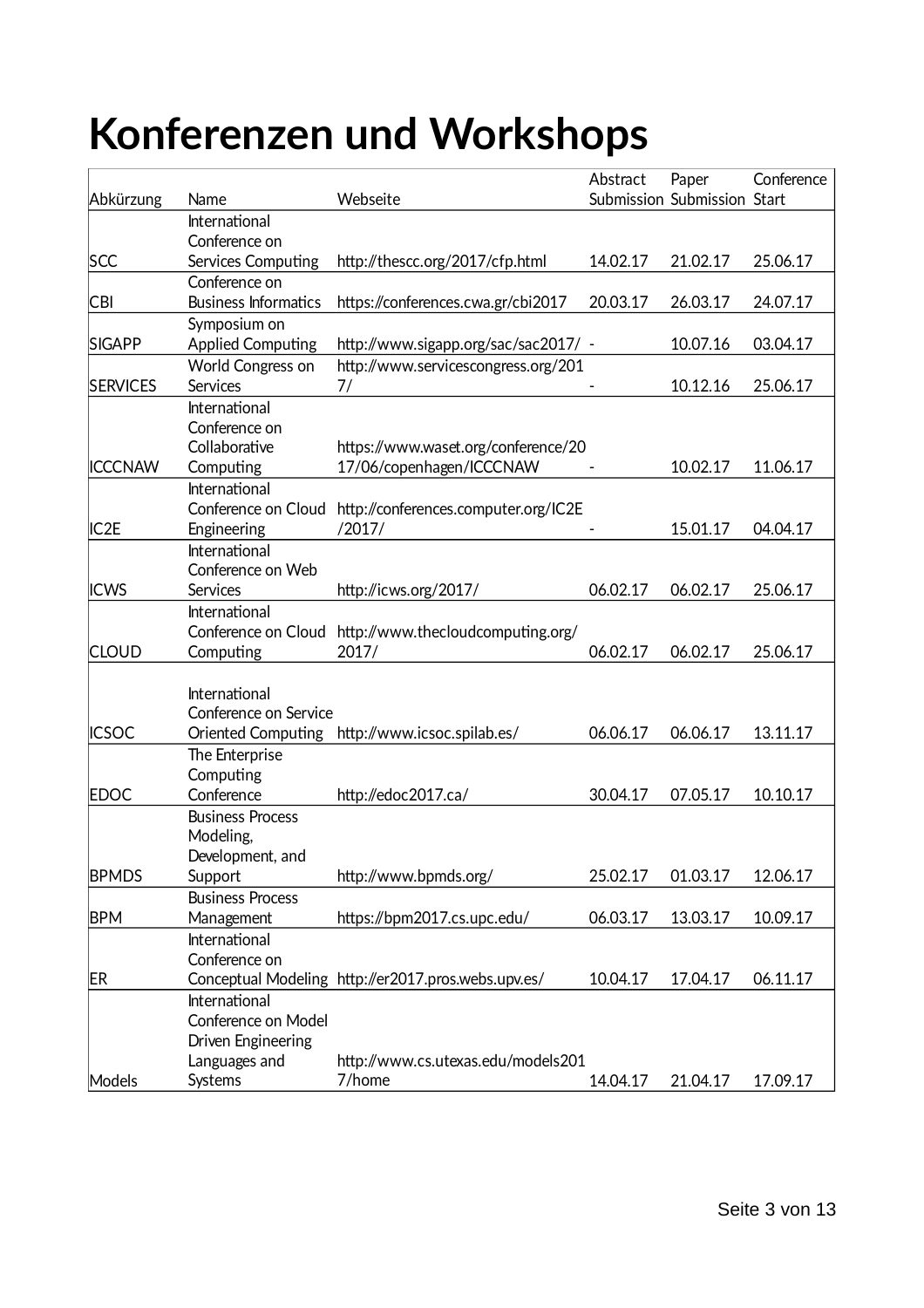| Abkürzung                  | Name                                       | Webseite                                                  | Abstract | Paper<br>Submission Submission Start | Conference |
|----------------------------|--------------------------------------------|-----------------------------------------------------------|----------|--------------------------------------|------------|
|                            | Hawaii International                       |                                                           |          |                                      |            |
|                            | Conference on System                       |                                                           |          |                                      |            |
| <b>HICSS</b>               | Sciences                                   | https://hicss.hawaii.edu/                                 |          | 15.06.17                             | 03.01.18   |
|                            | International                              |                                                           |          |                                      |            |
|                            | Conference on                              |                                                           |          |                                      |            |
| <b>ICIS</b>                | Information Systems                        | https://icis2017.aisnet.org/                              |          | 05.05.17                             | 10.12.17   |
|                            | International                              |                                                           |          |                                      |            |
|                            | Conference on                              |                                                           |          |                                      |            |
|                            | Cooperative                                |                                                           |          |                                      |            |
| CoopIS                     | Information Systems -                      |                                                           |          |                                      |            |
|                            | European Conference<br>on Information      |                                                           |          |                                      |            |
| <b>ECIS</b>                | Systems                                    |                                                           |          | 27.11.15                             | 05.06.17   |
|                            |                                            | http://www.ecis2017.eu/                                   |          |                                      |            |
|                            | Conference on                              |                                                           |          |                                      |            |
|                            | Advanced Information                       |                                                           |          |                                      |            |
| <b>CAISE</b>               |                                            | Systems Engineering http://caise2017.paluno.de/welcome/ - |          | 04.12.16                             | 12.06.17   |
|                            | Informatik: von                            |                                                           |          |                                      |            |
|                            | Menschen für                               |                                                           |          |                                      |            |
| <b>INFORMATIK Menschen</b> |                                            | http://informatik2017.de/                                 |          | 30.04.17                             | 25.09.17   |
|                            |                                            |                                                           |          |                                      |            |
|                            | Multikonferenz                             |                                                           |          |                                      |            |
| <b>MKWI</b>                | Wirtschaftsinformatik http://wi2017.ch/de/ |                                                           |          | 26.08.16                             | 12.02.17   |
|                            |                                            | http://muc2017.mensch-und-                                |          |                                      |            |
| <b>MUC</b>                 | Mensch & Computer computer.de/             |                                                           |          | 01.04.17                             | 10.09.17   |
|                            | <b>Risk Information</b>                    |                                                           |          |                                      |            |
|                            | Management, Risk                           |                                                           |          |                                      |            |
|                            | Models and                                 |                                                           |          |                                      |            |
| <b>RIMMA</b>               | Applications                               |                                                           |          |                                      |            |
|                            | Workshop on Process                        |                                                           |          |                                      |            |
| <b>IWPE</b>                | Engineering                                |                                                           |          |                                      |            |
|                            | Processes and                              |                                                           |          |                                      |            |
|                            | Modeling in Smart                          |                                                           |          |                                      |            |
| ProMoS                     | <b>Industries</b>                          |                                                           |          |                                      |            |
|                            | Workshop zu                                |                                                           |          |                                      |            |
|                            | Modellierung in der                        |                                                           |          |                                      |            |
| MoHoL                      | Hochschullehre                             |                                                           |          |                                      |            |
|                            | Sensing Enterprise                         |                                                           |          |                                      |            |
| <b>SEnSy</b>               | Systems                                    |                                                           |          |                                      |            |
|                            | Workshop zum                               |                                                           |          |                                      |            |
|                            | Stand, den<br>Herausforderungen            |                                                           |          |                                      |            |
|                            | und Impulsen des                           |                                                           |          |                                      |            |
|                            |                                            | Geschäftsprozessman http://butler.aifb.kit.edu/web/zugpm  |          |                                      |            |
| <b>ZuGPM</b>               | agements                                   | 2017/                                                     |          | 30.04.17                             | 25.09.17   |
|                            |                                            | https://www2.informatik.hu-                               |          |                                      |            |
| <b>EMISA</b>               | EMISA workshop                             | berlin.de/emisa2017/                                      |          | 24.03.17                             | 12.06.17   |
|                            |                                            |                                                           |          |                                      |            |

Im Falle dessen, dass Informationen zum Zeitpunkt der Newslettererstellung nicht zur Verfügung standen wurde dies mit einem "-" kenntlich gemacht.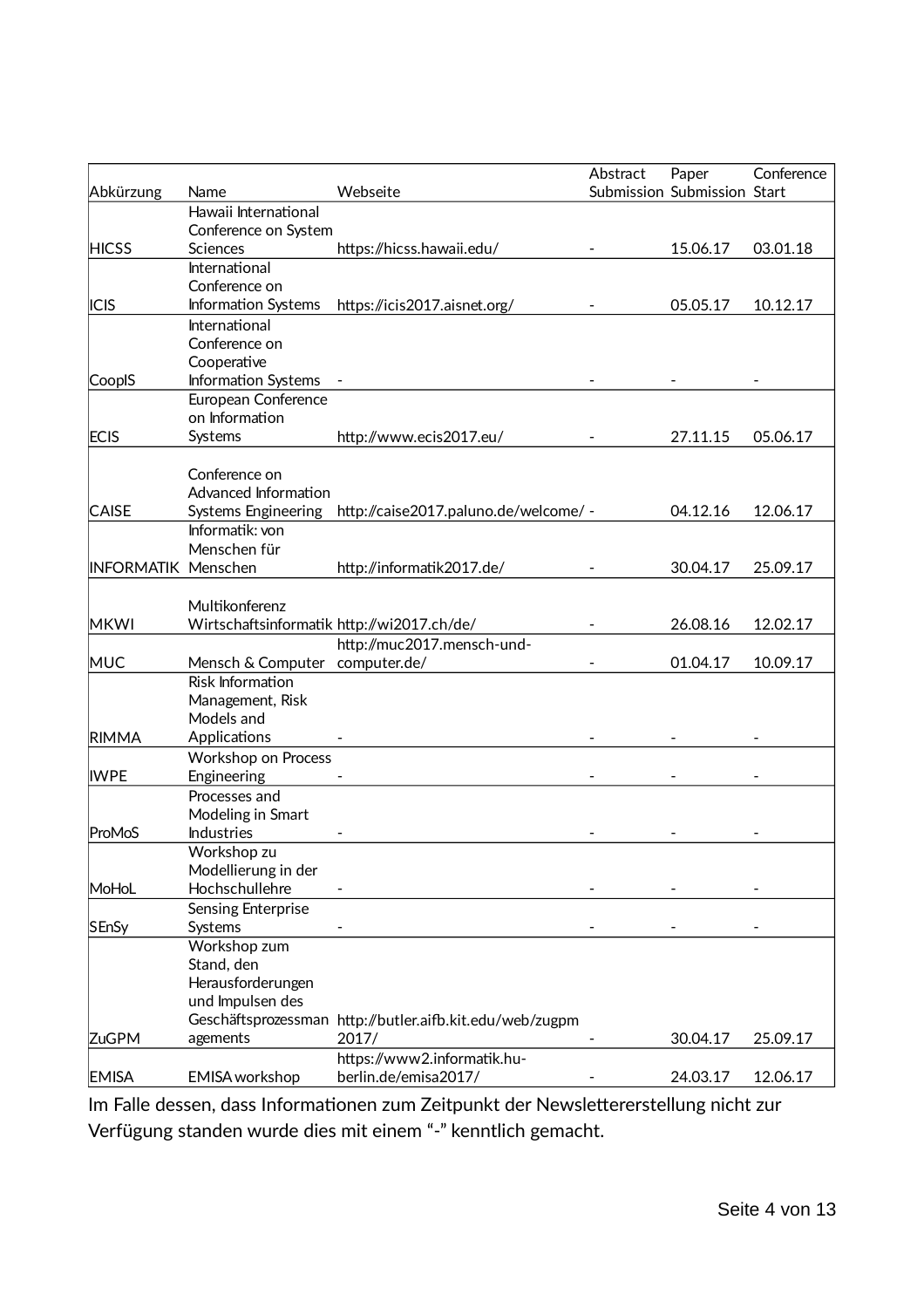## **EMISA'17 | Call for Contributions**

### **Objectives**

The strategic importance of enterprise modelling has been recognized by an increasing number of companies and public agencies. Enterprise modelling delivers the 'blueprints' for co-designing and aligning business and enterprise information systems such that they complement each other in an optimal way. As example consider the support of business processes by process-aware information systems. Achieving such interplay requires a multiperspective approach taking organizational, economic, and technical aspects into account. In a world of cloud, social and big data, additional challenges for enterprise modelling and the design of information systems architectures are introduced, e.g., in respect to the design of data-driven processes or processes enabling cross-enterprise collaboration. To deal with these challenges, a close cooperation of researchers from different disciplines such as information systems, business informatics, and computer science will be required.

### **Subject and Topics**

EMISA 2017 is the eighth international workshop in a series that provides a key forum for researchers and practitioners in the fields of enterprise modelling and the design of information system (IS) architectures. The workshop series emphasizes a holistic view on these fields, fostering integrated approaches that address and relate business processes, business people and information technology. The workshop is open for a broad range of subjects. Possible topics include, but are not limited to:

Possible topics include, but are not limited to:

- Enterprise modelling: languages, methods, tools
- Patterns for enterprise modelling
- Patterns for information systems architectures
- Model life cycle management
- Model evolution
- Model configuration and model variants
- Model quality: metrics, case studies, experiments
- Process modelling and process-aware information systems
- Collaborative enterprise modelling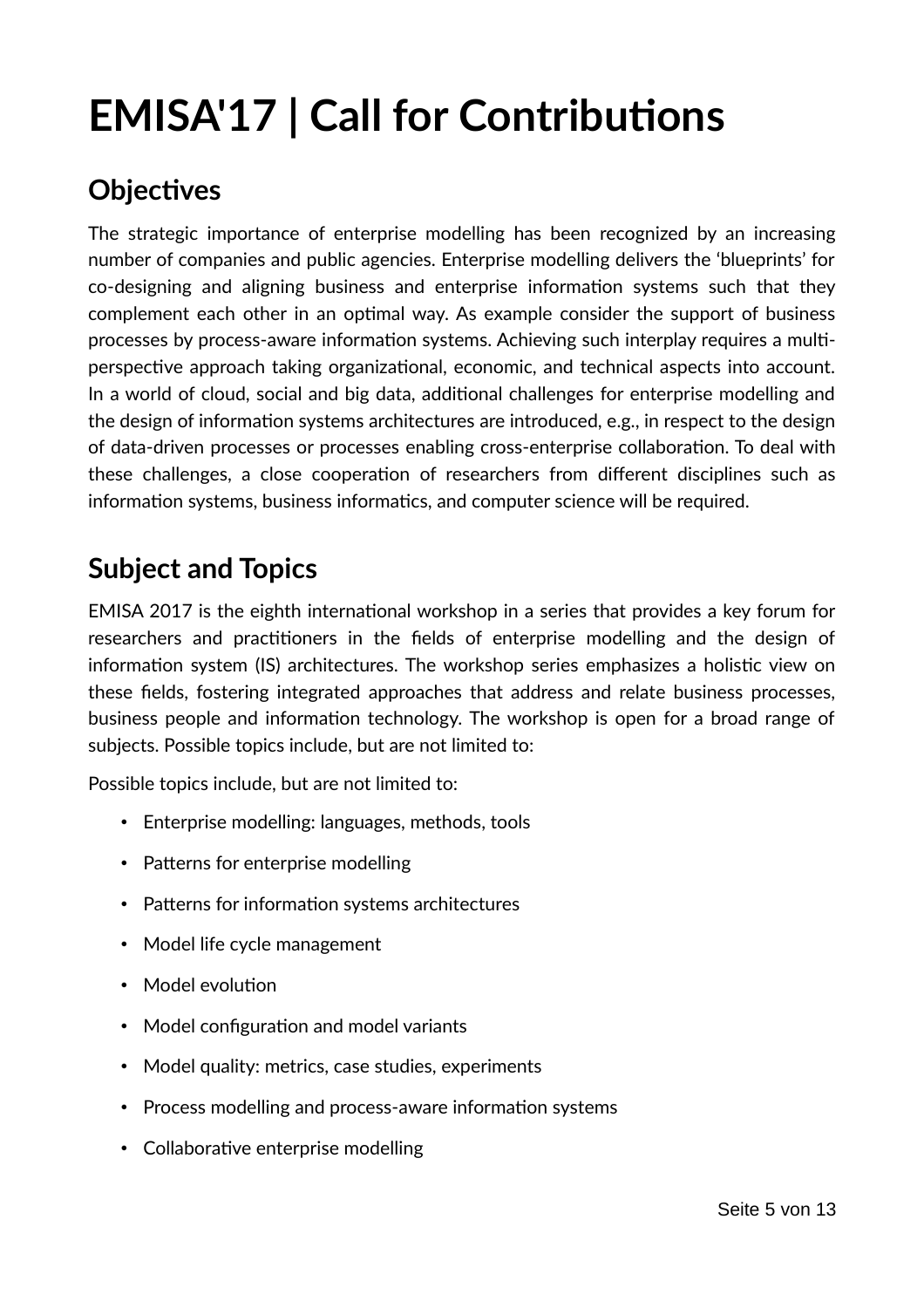- Model-driven architectures
- Model-driven IS development
- Component- and service-oriented software architectures
- Service engineering and evolution
- Service composition, orchestration and choreography
- Complex event processing and event-driven architectures
- Human aspects in enterprise modelling
- Modelling social information and innovation networks
- Information systems in the cloud
- Mobile enterprise services

### **Organization**

The workshop is organized by the *GI Special Interest Group on Design Methods for Information Systems (GI-SIG EMISA [www.emisa.org\)](http://www.emisa.org/)*, which provides a forum for researchers from various disciplines who develop and apply methods to support the analysis and design of information systems. EMISA 2017 will take place in Essen, Germany, co-located with the [29th International Conference on Advanced Information Systems Engineering \(CAiSE\).](http://caise2017.paluno.de/)

## **Submissions**

EMISA 2017 calls for submissions in the following categories:

#### **1. PhD Research Proposals:**

EMISA 2017 invites PhD students to submit research proposals. There will be a dedicated slot in the program to discuss PhD research proposals including the current status and the further plan of the research work. PhD research proposals shall be submitted as a short paper of 5 pages.

#### **2. Current Research Talk Proposals:**

EMISA 2017 invites proposals for scientific talks of international excellence. Eligible are proposal submissions that are based on published or accepted papers from international conferences or journals. Proposals for research talks shall be submitted as an extended abstract of up to 2 pages.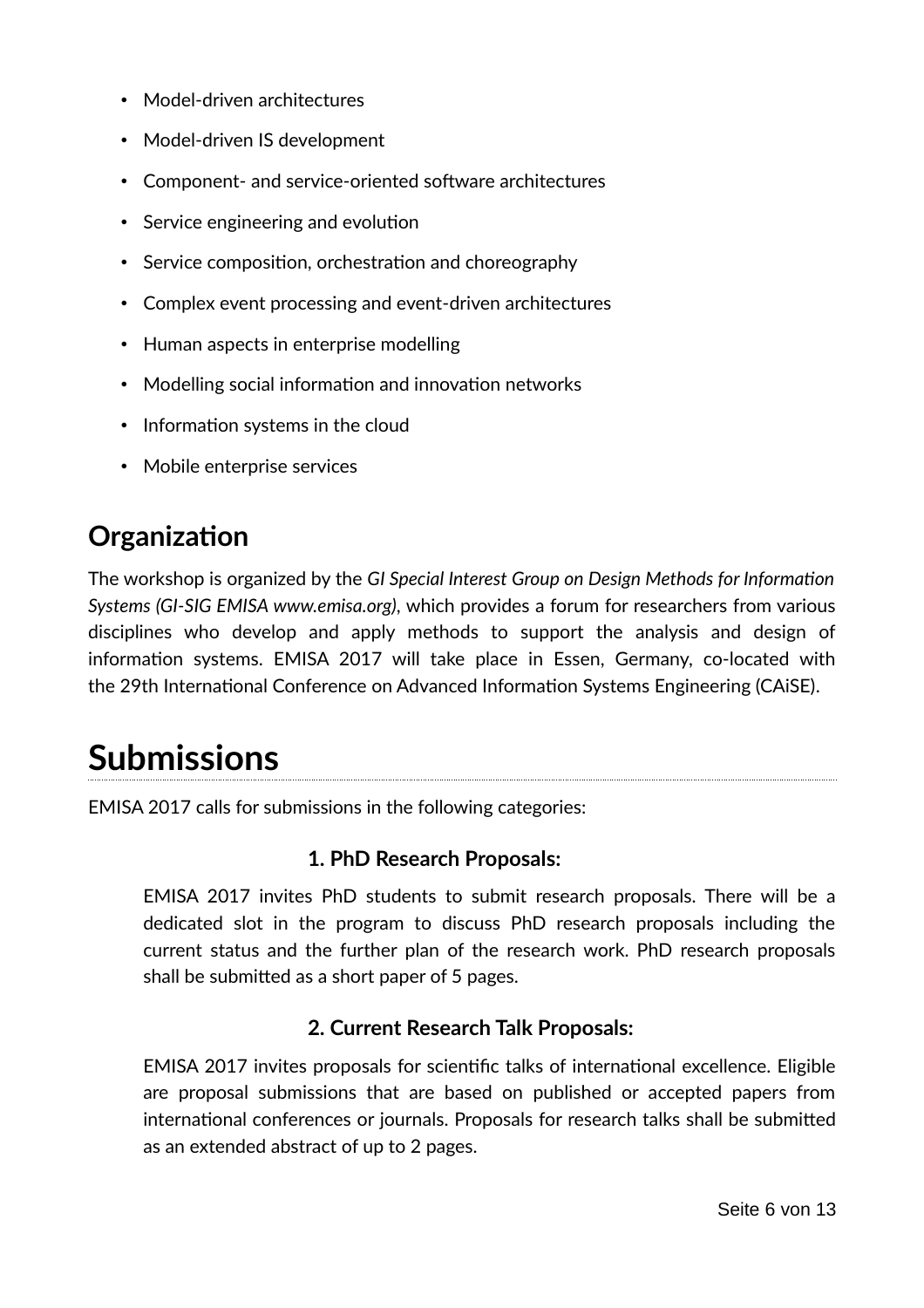#### **3. Novel Directions Talk Proposals:**

EMISA 2017 invites proposals for talks that motivate a novel research direction, outline the research gaps to address, and carve out major challenges. These talks shall serve as a stimulus for discussions as part of a dedicated slot in the workshop program. Novel directions talk proposals shall be submitted as a short paper of 5 pages.

**All accepted submissions (PhD Research, Current Research Talk, Novel Directions Talk) will be published in the next print edition of EMISA Forum. The short papers proposing PhD Research or a Novel Directions Talk will also be published as an electronic CEUR proceedings volume.**

All submissions have to strictly follow the formatting guidelines of LNI. Template and explanations can be found at the [GI website.](https://www.gi.de/service/publikationen/lni/autorenrichtlinien.html) Submissions have to be made via [easychair.org.](https://easychair.org/conferences/?conf=emisa2017%3Eeasychair.org)

## **Important dates**

#### **Submission of proposals**

2017, March 24th

#### **Notification of acceptance**

2017, April 15th

### **Final version of extended abstracts (LNI 2 pages) and short papers (LNI 5 pages) due**

2017, May 1st

#### **Workshop**

2017, June 12th to June 13th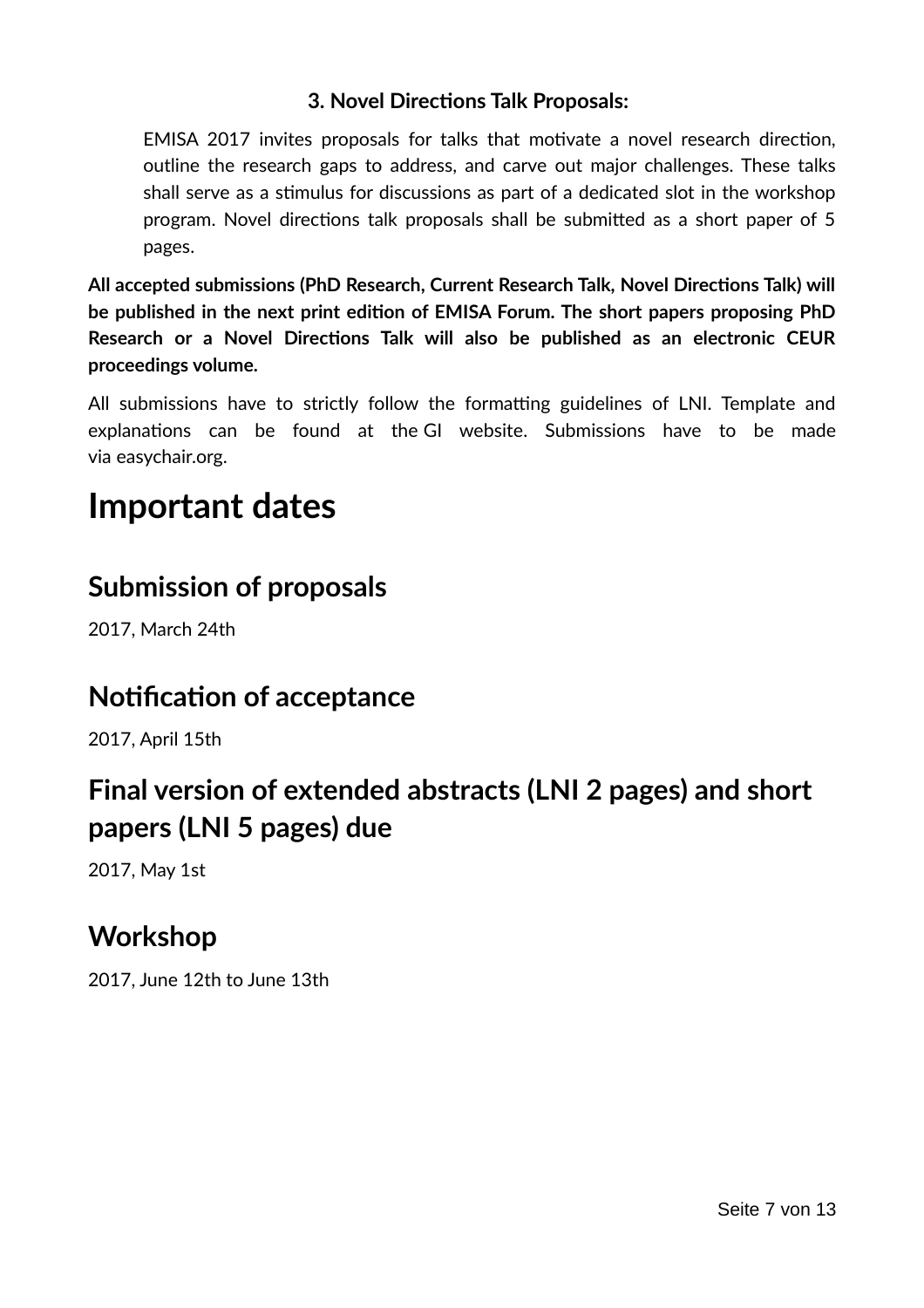## **[Workshop ZuGPM 2017](http://butler.aifb.kit.edu/web/zugpm2017/)**

Workshop zum Stand, den Herausforderungen und Impulsen des Geschäftsprozessmanagements

Das Geschäftsprozessmanagement (GPM) ist mittlerweile eine etablierte Forschungsdisziplin. Um zukünftig die Relevanz der erreichten Forschungsergebnisse zu sichern und eine zielgerichtete Weiterentwicklung zu ermöglichen, müssen die Methoden und Instrumente des GPM an die sich im ständigen Wandel befindlichen Ansprüche aus Wissenschaft, Wirtschaft und Verwaltung angepasst werden. Darüber hinaus öffnet die Integration neuer Technologien wie beispielsweise RFID, mobile Geräte und Spracherkennung in das GPM neue Forschungsmöglichkeiten. Zudem bedürfen auch neue Sprachen zur Modellierung von Entscheidungsregeln oder zum Case Management und neue Werkzeuge und Technologien (z.B. Wearable Devices, Sensorik) und deren Integration mit traditionellen Ansätzen des Geschäftsprozessmanagements der weiteren Untersuchung. Mit dem Workshop soll daher eine Plattform geschaffen werden, über die Ideen für die zukünftige Forschung im Kleinen, aber auch die Ausrichtung der GPM-Disziplin im Großen diskutiert werden können.

Der Workshop möchte somit dazu beitragen, wichtige Impulse und Anregungen für die zukünftige Forschung zu liefern. Insbesondere auch Beiträge von Praktikern sind hierzu hochwillkommen. Beiträge zu diesem Workshop können entweder originär neue Erkenntnisse beinhalten oder auf bereits veröffentlichten Artikeln basieren.

#### **Einreichungen und Publikation**

Einreichungen zu diesem Workshop unterliegen einem Peer-Review Verfahren. Akzeptierte Beiträge werden im Rahmen des Tagungsbands der Informatik 2017 veröffentlicht werden, der in der Reihe "Lecture Notes in Informatics" (LNI) in elektronischer Form erscheint. Einreichungen können hier durchgeführt werden. Gesucht werden folgende Beitragstypen:

Langfassung: Wissenschaftliches, technisches Papier oder Erfahrungsbericht: max. 14 Seiten

Kurzfassung: "Short Paper" zur Darstellung laufender Forschung: max. 6 Seiten

Positionsbeitrag oder Zusammenfassung eines Posters: max. 4 Seiten

Abstract: Zusammenfassung veröffentlichter, hochrangiger Papiere: max. 2 Seiten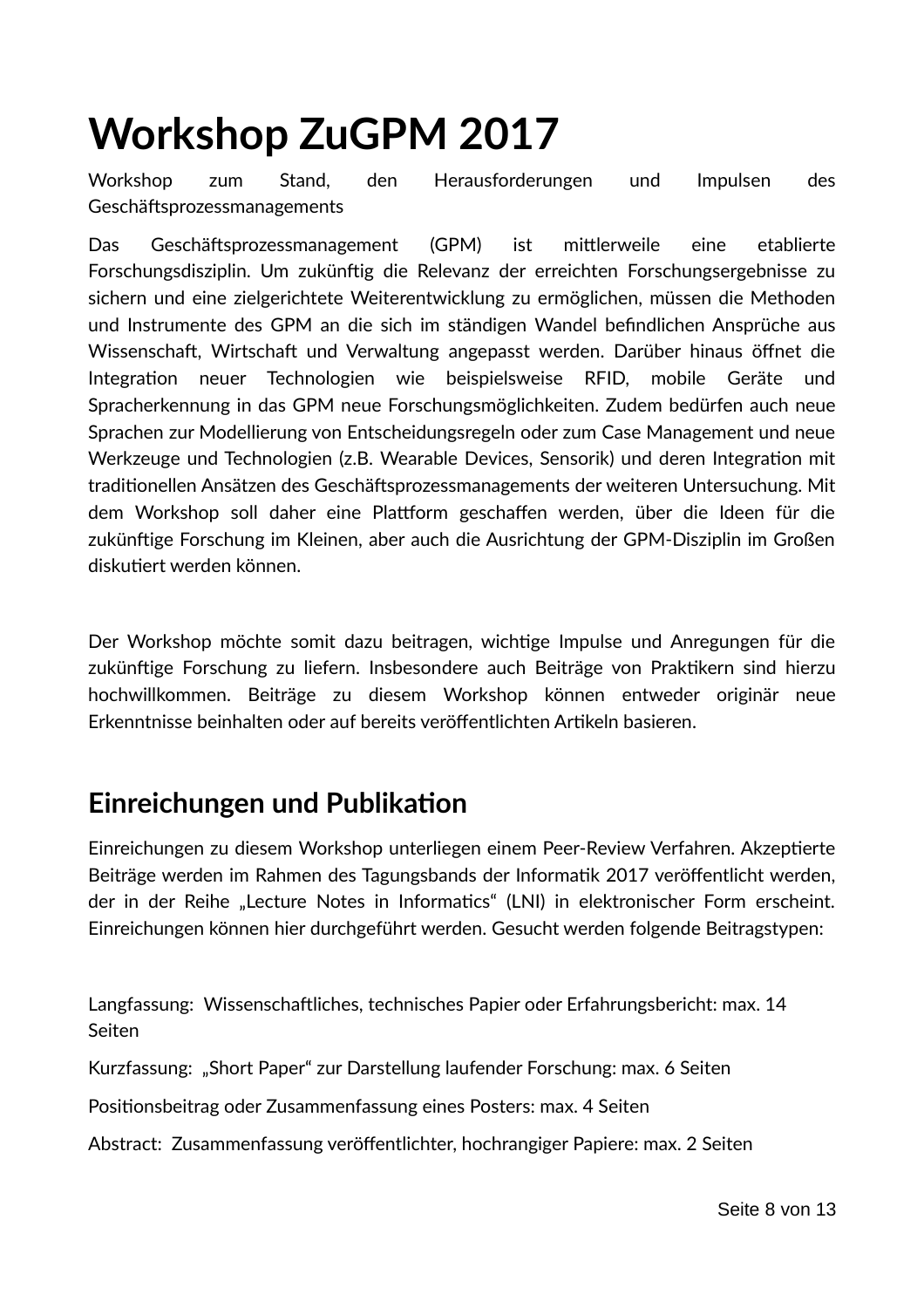Einreichungen vom Typ "Abstract" müssen zusätzlich wie folgt strukturiert sein: 1. eine Zusammenfassung des bereits veröffentlichten Artikels, 2. eine Übersicht über Methoden und Ergebnisse sowie 3. einen Diskussionsteil über die Ergebnisse.

Alle Beiträge müssen die Autorenrichtlinien der LNI-Vorlage einhalten und können sowohl in englischer als auch deutscher Sprache eingereicht werden. Die Workshop-Sprache selbst wird Deutsch sein.

### **Wichtige Termine**

- Einreichungsfrist: 30. April 2017
- Benachrichtigung: 15. Mai 2017
- Einreichungsfrist Endfassung: 30. Juni 2017
- Workshoptag: Im Rahmen der INFORMATIK 2017 (25.-29.9.2017)

#### **Workshop-Organisatoren**

- Jun.-Prof. Dr. Michael Fellmann, Universität Rostock, michael.fellmann@unirostock.de
- Prof. Dr. Ralf Laue, Westsächsische Hochschule Zwickau, ralf.laue@fh-zwickau.de
- PD Dr. Agnes Koschmider, Karlsruher Institut für Technologie, agnes.koschmider@kit.edu
- Andreas Schoknecht, Karlsruher Institut für Technologie, andreas.schoknecht@kit.edu

#### **Programm-Komitee**

- Peter Fettke, DFKI und Universität des Saarlandes
- Agata Filipowska, University of Poznan
- Hans-Georg Fill, Universität Wien
- Susanne Leist, Universität Regensburg
- Kurt Sandkuhl, Universität Rostock
- Arthur Vetter, Promatis Software GmbH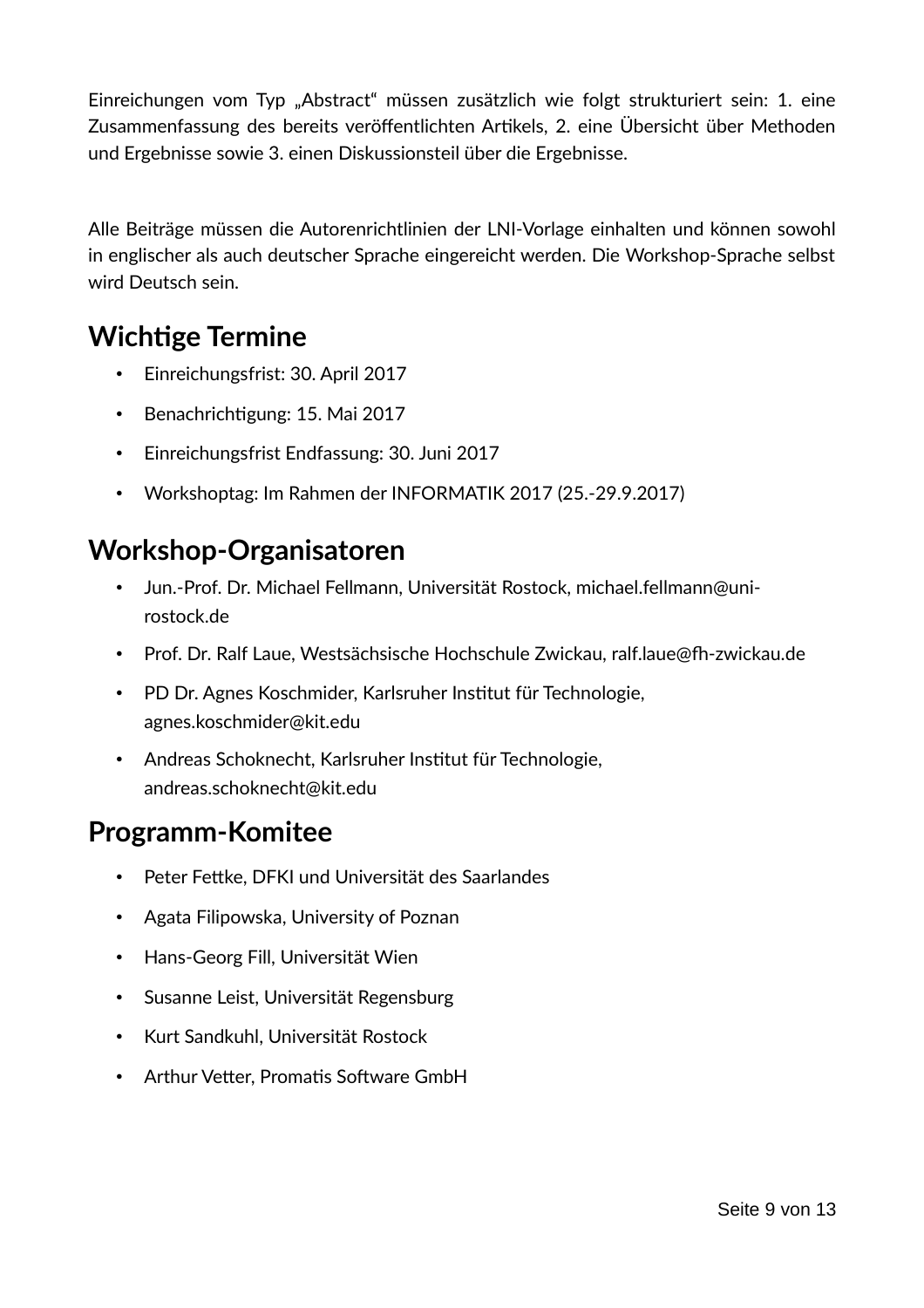## **TOOL MASTERS**

#### 23. FEBRUAR 2017 // 13:30 - 17:00 UHR // WU WIEN

Organisiert vom Institut für Informationswirtschaft, WU Wien, und der Gesellschaft für Prozessmanagement.

## **AGENDA**

#### 13:30 REGISTRIERUNG & WELCOME

14:00 Tool-Hersteller stellen sich kurz vor und arbeiten einen Prozess aus, der die Stärken ihres Tools am besten zeigt. Es gibt keine Vorgaben.

#### 15:00 KAFFEPAUSE

15:15 Die Teilnehmer können die gezeigten Tools selbst ausprobieren. Sie haben die Möglichkeit an einem Tag unterschiedliche Tools intensiv zu testen.

16:15 Die Teilnehmer bewerten die Tools nach fünf Bewertungskriterien:

- Unterstützung der Prozessmodellierung
- Unterstützung der Prozessanalyse
- Unterstützung der Prozessautomation
- Unterstützung des Prozessmonitorings
- Benutzerfreundlichkeit

16:30 Präsentation der Ergebnisse & Siegerehrung

17:00 NETWORKING

#### **TEILNEHMENDE TOOL-HERSTELLER**

BOC www.boc-group.com

ConSense www.consense-gmbh.de

IS4IT www.is4it.at

- Prologics www.prologics-it.com
- Signavio www.signavio.com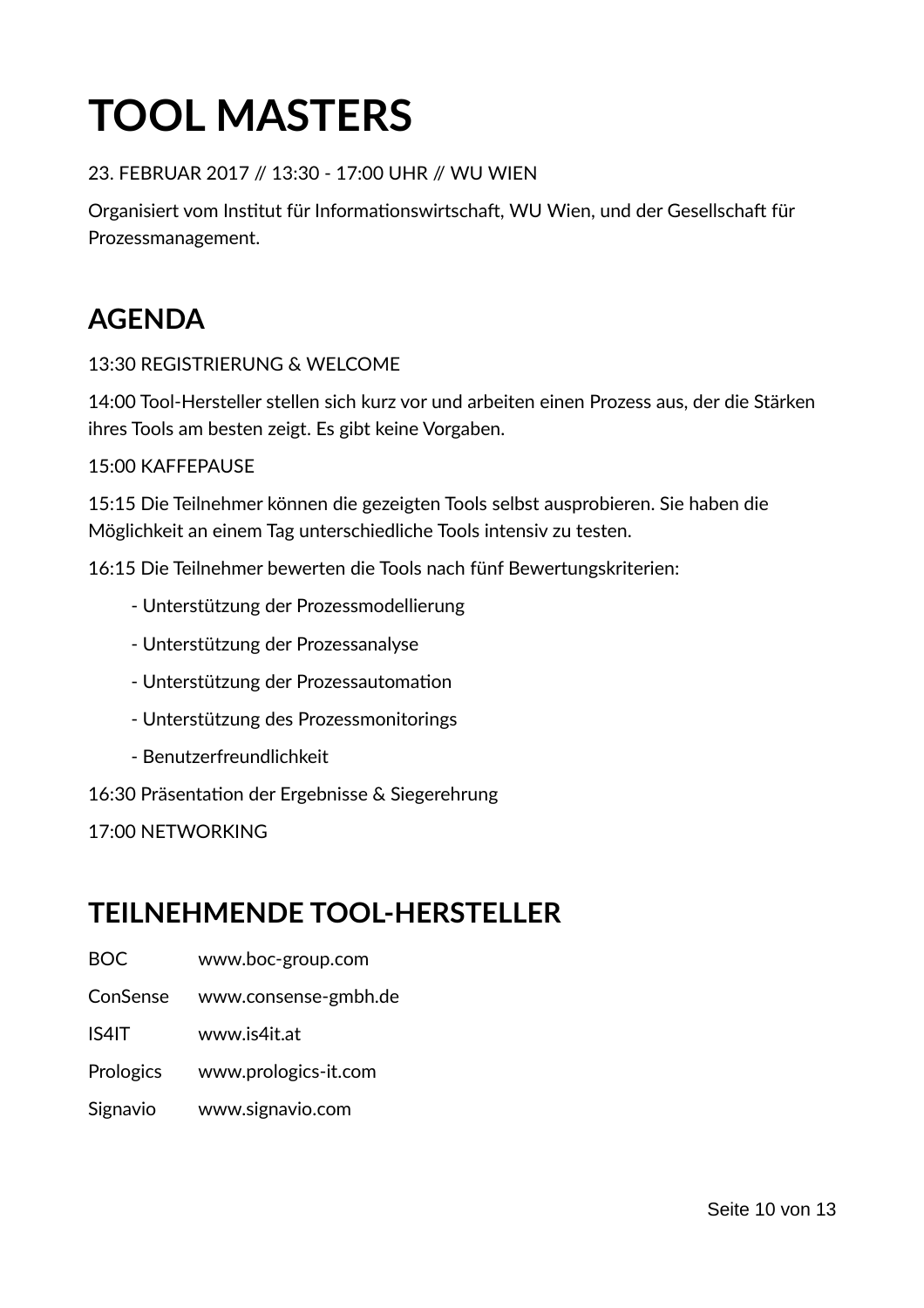## **ZEIT & VERANSTALTUNGSORT**

23. Februar 2017 von 13:30 bis 17:00 Uhr WU Wien Welthandelsplatz 1 A-1020 Wien Seminarraum Gebäude: LC / Ebene: OG 2 / Raum Nr.: LC.2.400 Clubraum

## **ANMELDUNG & KONDITIONEN**

Anmeldung unter office@prozesse.at erbeten. Nach erfolgreicher Anmeldung erhalten Sie eine Anmeldebestätigung per E-Mail. Die Teilnahme ist kostenlos.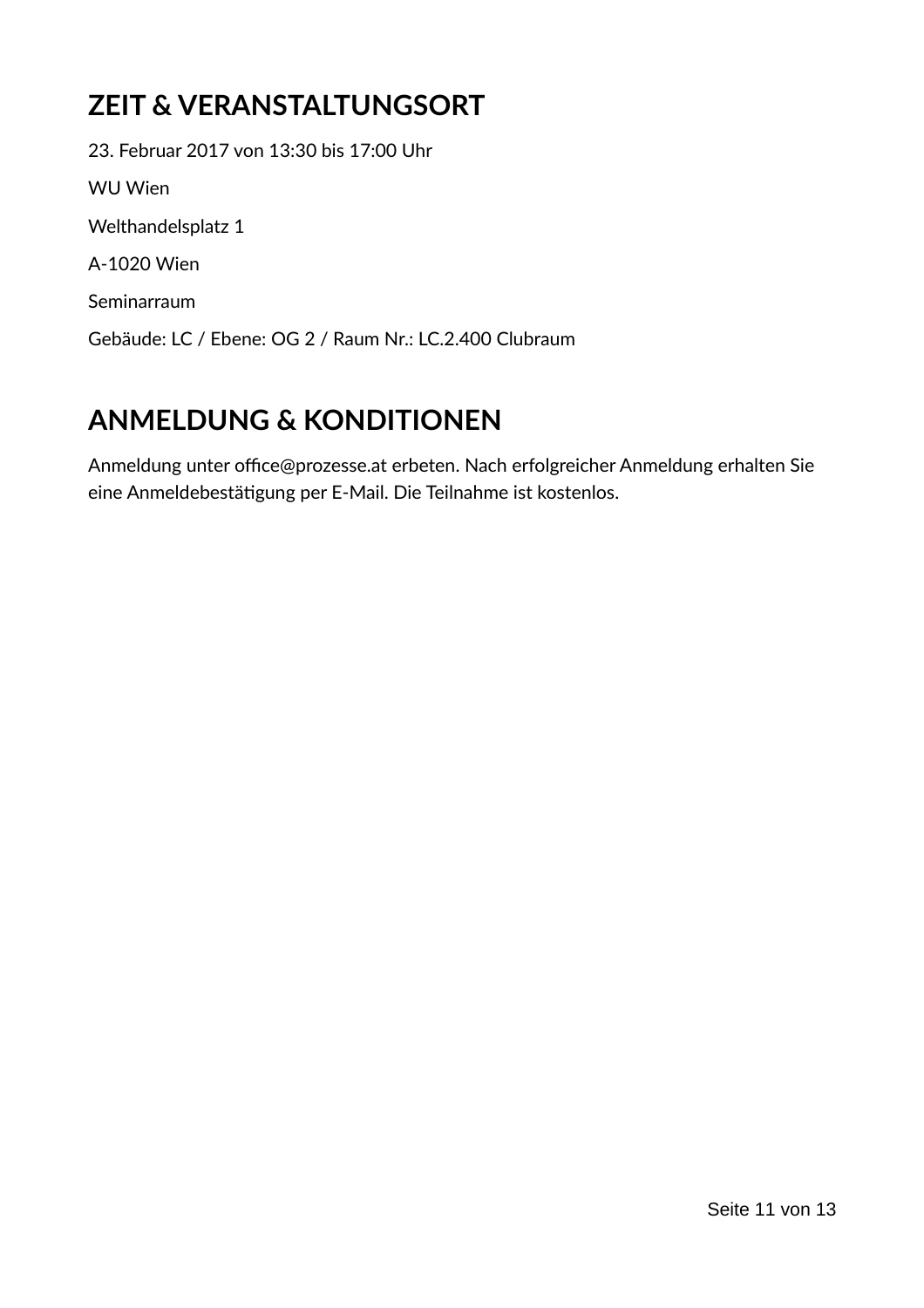## **1st International Workshop on Advanced Enterprise Modelling - AEM 2017**

### **SCOPE**

The operating environment of most organizations or enterprises today is increasingly complex and changing rapidly. Leading technology discussions today often refer to the emerging and disruptive technology trends that would dramatically alter our socio-technical and socio-economic landscape in the near future. Technologies, techniques and methodologies that can assist enterprises with not only positioning for disruptive environments but also harnessing of potential benefits provided by the fast changing operating environment, such as included in enterprise architecture and engineering, are increasingly important. A core component of any enterprise approach are the models that need to be developed in order to understand, organize, simulate, design, communicate, implement and integrate all aspects of the enterprise that are embodied in its elements (people, processes, applications, etc.), their relationships to each other and to the environment, and the principles guiding its design and evolution.

### **TOPICS OF INTEREST**

The 1st International Workshop on Advanced Enterprise Modelling (AEM 2017) aims to provide a platform for researchers and practitioners to share research and experiences and discuss emerging developments in advanced enterprise modelling. The Workshop Chairs therefore invite authors to submit original research and development papers on topics of interest in advanced enterprise modelling that include, but are not limited to:

#### **Modelling approaches/methods:**

- Agile methods for enterprise modelling and enterprise architecture
- Enterprise ontologies
- Ontologies and enterprise modelling
- Domain-specific modelling languages
- Enterprise models with formal semantics
- Rule systems in enterprise modelling
- Meta-modelling for enterprises and enterprise information systems
- Enterprise systems engineering
- Interoperability of (models for) enterprise information systems

#### **Modelling for specific domains/fields of study:**

- Modelling knowledge work
- Decision modelling and decision management
- Business capability modelling
- Enterprise modelling for business-IT alignment